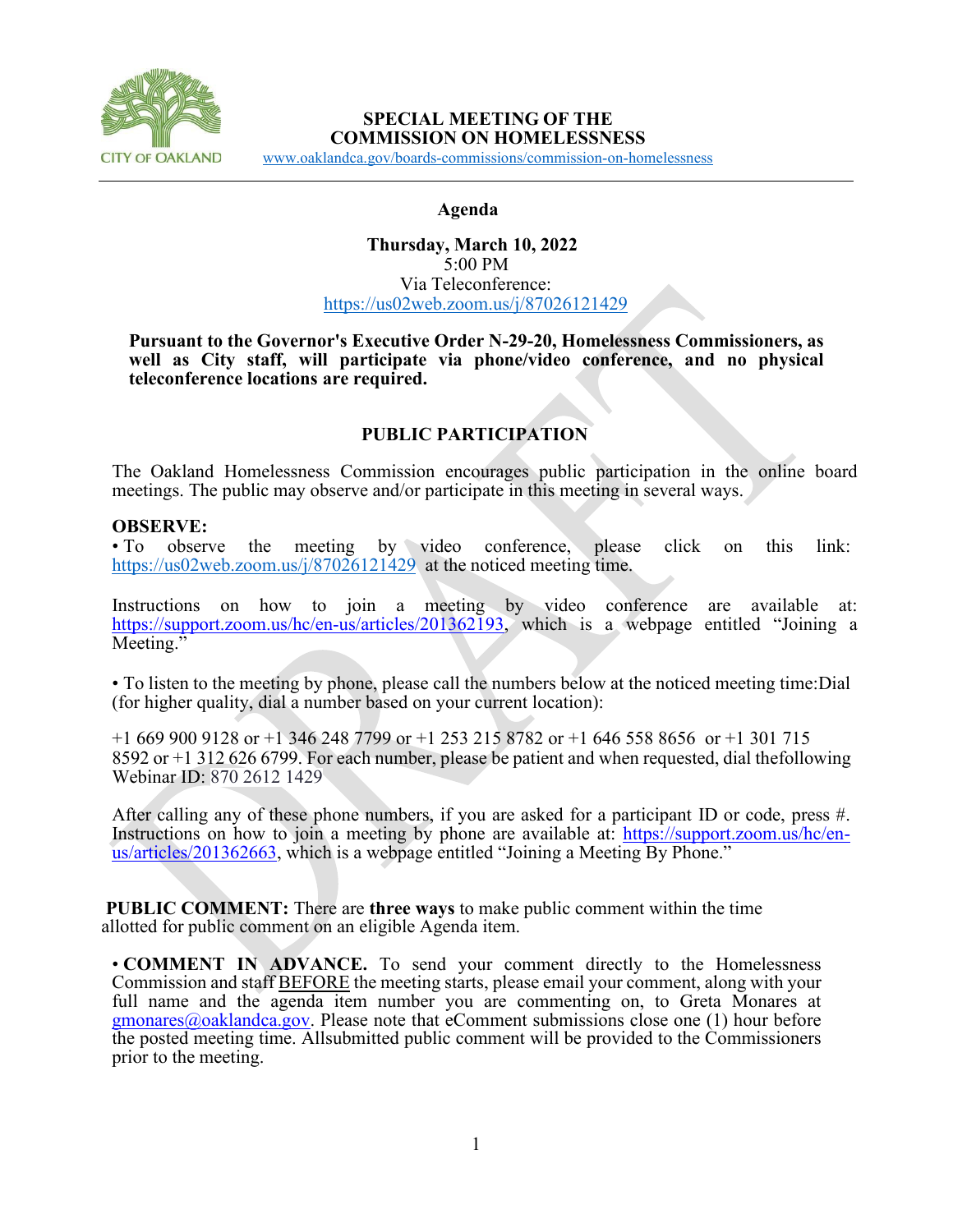

#### **SPECIAL MEETING OF THE COMMISSION ON HOMELESSNESS**

### **Agenda**

**Thursday, March 10, 2022** 5:00 PM Via Teleconference: <https://us02web.zoom.us/j/87026121429>

• **During the Meeting By ZOOM**. To comment by Zoom video conference, you must click the "Raise Your Hand" button to request to speak when Public Comment is taken at the beginning of the meeting for items that are on the agenda. Once your name is called, you will be unmuted and allowed to speak for the allotted time set by the presiding officer. After the allotted time expires, you will be re-muted. Instructions on how to "Raise Your Hand" are available at: [https://support.zoom.us/hc/en-us/articles/205566129.](https://support.zoom.us/hc/en-us/articles/205566129)

• **During the meeting by PHONE**. To comment by phone, you must call one of the above listed phone numbers and "Raise Your Hand" by pressing STAR-NINE ("\*9") to request to speak when Public Comment is taken at the beginning of the meeting for items on the agenda. Once your name is called, you will be unmuted and allowed to speak for the allotted time set by the presiding officer. Afterthe allotted time expires, you will be re-muted. Instructions of how to raise your hand by phone are available at: https://support.zoom.us/hc/en-us/articles/201362663.

If you have any questions about these protocols, please e-mail Greta Monares, at [gmonares@oaklandca.gov.](mailto:gmonares@oaklandca.gov)